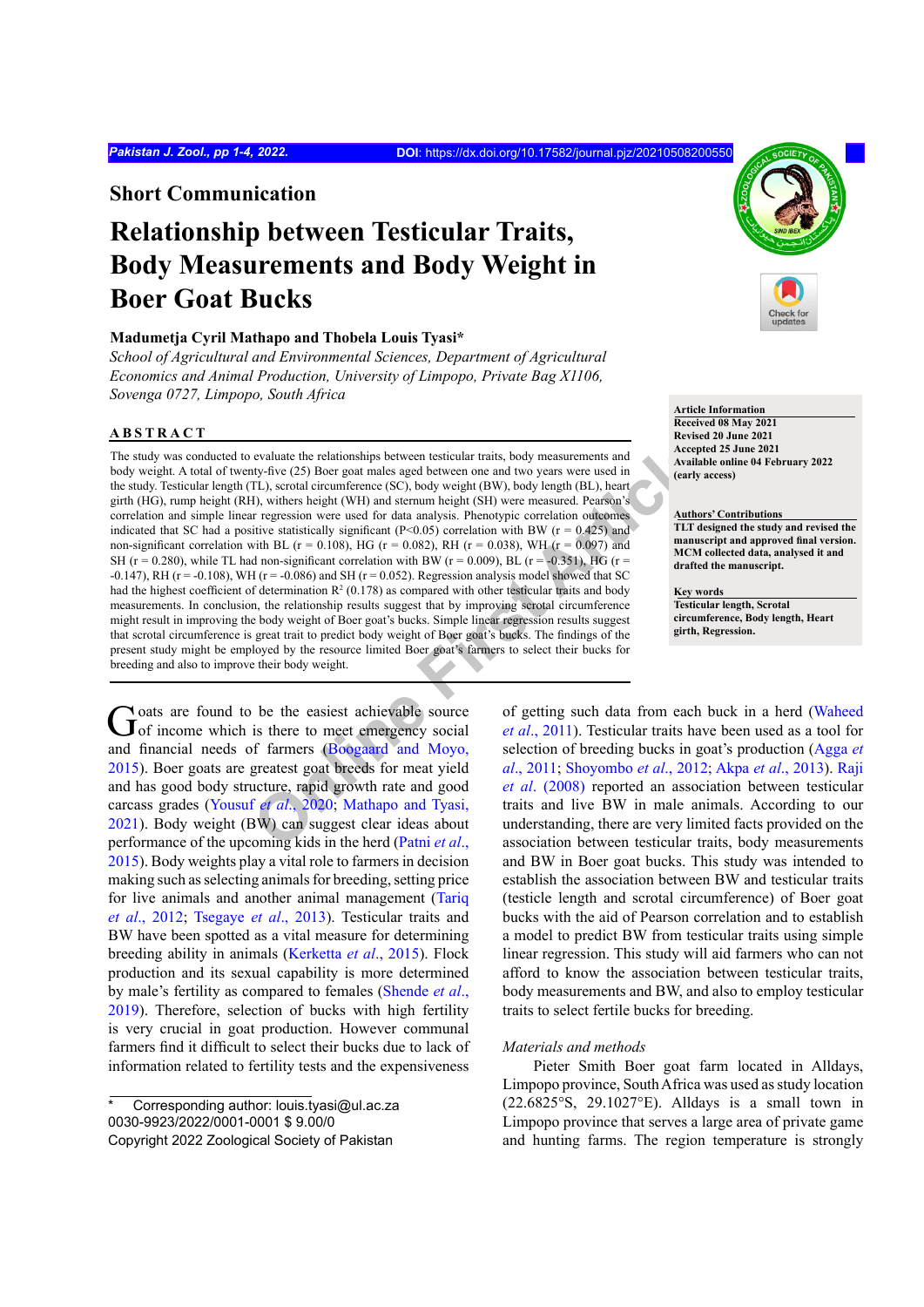associated with seasonal conditions, which is warm wet season from December to February with temperature of 16 to 40°C and cool dry season from May to August with temperature of 12 to 22°C [\(Dzivhani, 1998\)](#page-2-3). A total of 25 Boer goat bucks aged between one and two years old were used. Goats were managed extensively where they were released in the morning for grazing and recall them back to the kraal late in the afternoon, where they provide them with water *at libtum* water. The area is described as bushveld which consist of eragrostis lehmanniana and the acacia tortilis [\(MacVicar](#page-3-1) *et al*., 1991).

Tailor's measuring tape was used to measure body measurements according to Lukuyu *et al*[. \(2016\)](#page-3-10) and testicular traits in centimeters (cm) according to [Akpa](#page-2-4) *et al*[. \(2012\), w](#page-2-4)hile BW was measured with a weighing scale calibrated in kilograms. Briefly, testicular length (TL) was measured as a distance from its point of attachment along the caudal surface to the tip of the scrotum, scrotal circumference (SC) measured as the largest diameter of testes firmly into the scrotum, body length (BL) distance from the occipital protuberance to the base of the tail, heart girth (HG) circumference of chest, rump height (RH) measured from the surface ground to the rump, withers height (WH) measured from the surface ground of fore front leg to the withers and sternum height (SH) measured from the lower tip of the sternum to the ground as the animal standing. The measurements were taken between 12pm and 1am midday before releasing the animals. Only one person was assigned to take the measurements in the study to avoid individual variation on taking measurements.

Statistical Package for Social Science version 23 [\(IBM SPSS, 2015](#page-3-11)) was employed for analyses of data. Descriptive statistics was computed for summary of measured traits. Pearson's correlation was employed to determine the association between testicular traits, body measurements and BW. Simple linear regression was employed to develop a model to predict BW from testicular traits. Below is linear regression model which was performed:

$$
Y = z + s1b1 + s2b2 + s3b3
$$

Where, Y is dependent variable (BW), z is regression intercept,  $s1 - s3$  are coefficient of regression, and  $b1 - b3$ are independent variables (SC and TL).

#### *Results*

The mean (±SEM) for BW, BL, HG, RH, SH, WH, TL and SC were found to be  $46.12 \pm 1.51$ ,  $80.84 \pm 1.95$ , 88.20 $\pm$ 1.60, 69.04 $\pm$ 0.71, 45.56 $\pm$ 0.69, 70.68 $\pm$ 0.77, 20.32±0.48 and 31.40±0.53 cm, respectively.

as measured with a weighing scale<br>
In findings of the study ind<br>
tanee from its point of attachment<br>
to a positive significant statistical<br>
the ce form its point of attachment<br>
(0.108<sup>m</sup>), HG (0.082<sup>m</sup>), RH (0.0<br>
easured [Table I](#page-1-0) shows the association between testicular traits, body measurements and BW of Boer goat bucks. The findings of the study indicated that SC showed a positive significant statistical correlation with BW  $(r = 0.422^*)$  and non-significant correlation with BL  $(0.108<sup>ns</sup>)$ , HG  $(0.082<sup>ns</sup>)$ , RH  $(0.038<sup>ns</sup>)$ , WH  $(0.097<sup>ns</sup>)$  and SH (0.280<sup>ns</sup>). TL was non-significant correlated with BW  $(r = 0.009<sup>ns</sup>)$ , BL  $(r = -0.351<sup>ns</sup>)$ , HG  $(r = -0.147<sup>ns</sup>)$ , RH  $(r = 0.009<sup>ns</sup>)$  $= -0.108$ <sup>ns</sup>), WH (r = -0.086<sup>ns</sup>) and SH (r = 0.052<sup>ns</sup>). BW was non-significant correlated with BL  $(r = -0.093 \text{ ns})$ , HG  $(r = 0.130 \text{ m})$  and WH  $(r = -0.173 \text{ m})$ , statistical positive significant with RH ( $r = 0.456^{\circ}$ ) and SH ( $r = 0.387^{\circ}$ ). BL was highly statistically correlated with HG ( $r = 0.669$ <sup>\*\*</sup>), WH ( $r= 0.620^{**}$ ) and negatively correlated with TL ( $r=$  $-0.351^*$ ), and non-significant with RH (r=0.120<sup>ns</sup>), SH (r  $=$  -0.241 ns). HG was statistically correlated with WH (r  $=$ 0.363<sup>\*</sup>), negatively correlated with SH  $(r = -0.355^*)$  and non-significant with rump height ( $r = 0.044$ <sup>ns</sup>). Wither's height was non-significant with SH ( $r = -0.095$ <sup>ns</sup>).

 Models to estimate BW from SC and TL are shown in Table II. First mode ( $Y = 8.55 + 1.197$ SC) with 17.8% difference in BW was explained SC which was significant. Second model  $(Y=45.54+0.029TL)$  with 0.00% difference in body was explained by TL.

| <b>Traits</b> | BW                     | BL                     | HG                     | RH                     | WH                     | SН                  | <b>SC</b>             | TL |
|---------------|------------------------|------------------------|------------------------|------------------------|------------------------|---------------------|-----------------------|----|
| <b>BW</b>     |                        |                        |                        |                        |                        |                     |                       |    |
| BL            | $-0.093$ <sup>ns</sup> |                        |                        |                        |                        |                     |                       |    |
| HG            | $0.130$ <sup>ns</sup>  | $0.669**$              |                        |                        |                        |                     |                       |    |
| RH            | $0.456*$               | $0.120$ <sup>ns</sup>  | $0.044$ <sup>ns</sup>  |                        |                        |                     |                       |    |
| WH            | $-0.173$ <sup>ns</sup> | $0.620**$              | $0.363*$               | 0.222 <sup>ns</sup>    |                        |                     |                       |    |
| <b>SH</b>     | $0.387*$               | $-0.241$ <sup>ns</sup> | $-0.355*$              | $-0.279$ <sup>ns</sup> | $-0.095$ <sup>ns</sup> |                     |                       |    |
| <b>SC</b>     | $0.422*$               | 0.108 <sup>ns</sup>    | 0.082 <sup>ns</sup>    | 0.038 <sup>ns</sup>    | $0.097$ <sup>ns</sup>  | 0.280 <sup>ns</sup> |                       |    |
| TL            | 0.009 <sup>ns</sup>    | $-0.351*$              | $-0.147$ <sup>ns</sup> | $-0.108$ <sup>ns</sup> | $-0.086$ <sup>ns</sup> | 0.052 <sup>ns</sup> | $0.223$ <sup>ns</sup> |    |

<span id="page-1-0"></span>**Table I.- Phenotypic correlation coefficient between testicular traits, body measurements and body weight.**

BW, body weight; BL, body length; HG, heart girth; RH, rump height; SH, sternum height; SC, scrotal circumference; TL, testicular length; ns, nonsignificant; \*\*, P<0.01; \* , P<0.05.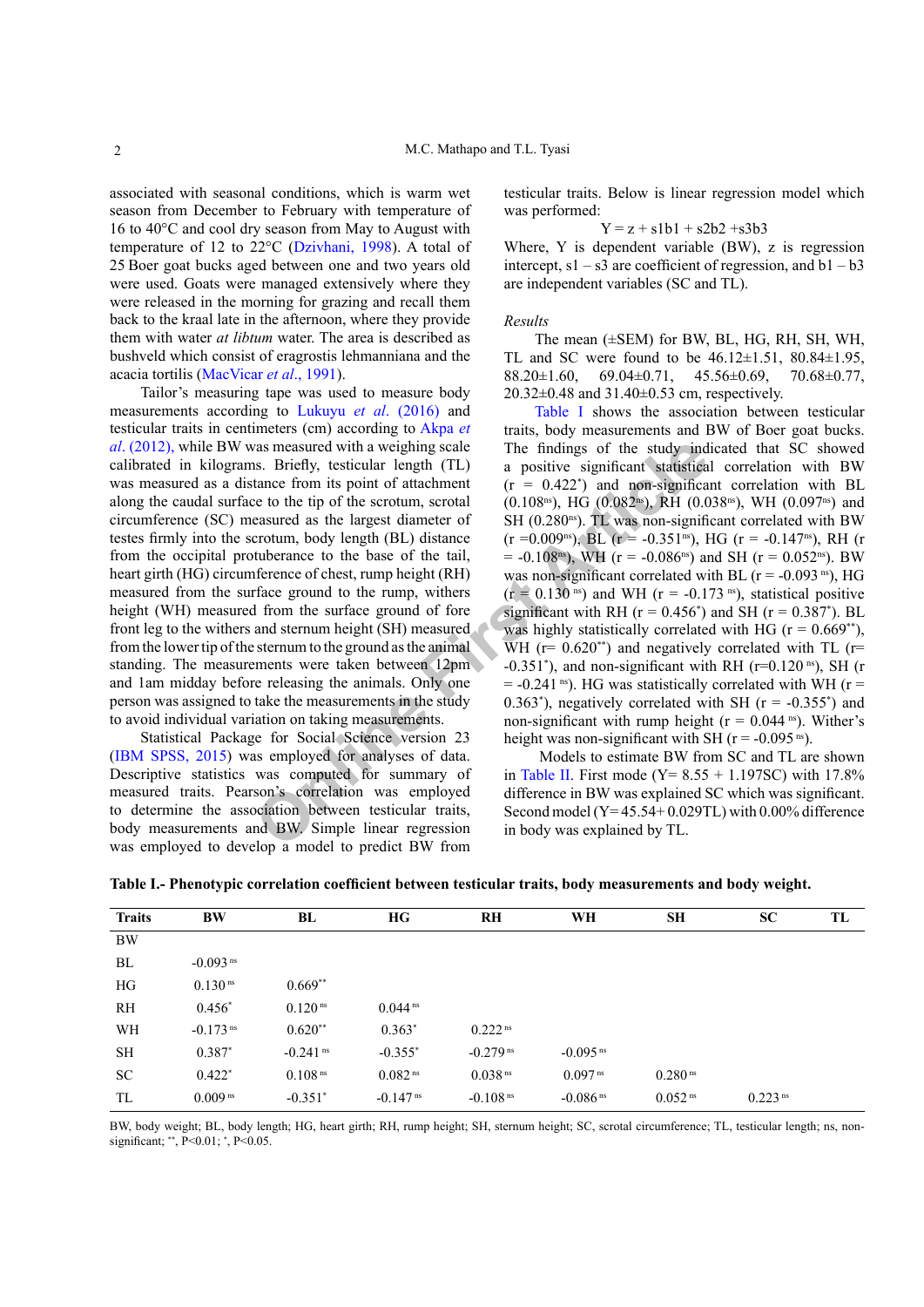<span id="page-2-5"></span>**Table II.- Prediction models of body weight from testicular traits.**

| <b>Traits</b>         | Model                  | $\mathbf{R}^2$ |
|-----------------------|------------------------|----------------|
| Scrotal circumference | $Y = 8.55 + 1.197$ SC, | 17.8           |
| Testicular length     | $Y = 45.54 + 0.029$ TL | 0.00           |

Y, body weight; SC, scrotal circumference; TL, testicular length; \* P <  $0.05$ ;  $\mathbb{R}^2$ , Coefficient of determination.

#### *Discussion*

ation with BW. SC and TL w[e](#page-2-7)re afford to select their bucks for bre<br>
From twith all body measurements to be conducted on developing a<br>
anheed *et al.* (2011), though disagree<br>
and Morkalemahu (2019) was sociation between BW Testicular traits can be employed to determine the fertility of males in animal production [\(Shende](#page-3-6) *et al*[., 2019](#page-3-6)). Our results showed that SC had a positive statistically significant correlation with BW while TL had a no significant correlation with BW. SC and TL were found to be non-significant with all body measurements included in the study. The findings of the present study agree with results of Waheed *et al*. (2011), though disagree with the results of Gemeda and Workalemahu (2017) who strong positive and significantly correlation of TL with BW in three indigenous goat bucks of Ethiopia. This might be due to different goat breeds and the environmental conditions. [Ahmed and Kawmani \(2019\) fi](#page-2-6)ndings were similar with the current findings where they reported a positive significant correlation between BW and SC in sheep. The results of the current study were not similar to results of Varghese *et al*. (2019) since they found both SC and TL having strong statistical positive correlation with BW in Deoni bulls. This might be due to different species, as they used cattle and current study used goats. Abba *et al*[. \(2021\)](#page-2-7) reported a statistical weak correlation between SC and BW in Sahel bucks that were in contrast with the findings of the current study. This might be due to different sample size of goats used in both studies and different goats' breed. The findings of present study suggest that SC may be employed as a selection criterion of bucks for breeding. According to [Lorentz](#page-3-14) *et al*. (2011) correlation coefficient only indicates the relationship between traits without finding the genesis effect relation between the traits. Therefore, the use of simple linear regression is to establish a model for estimation of BW from testicular traits. Findings of the present study showed high coefficient of determination in SC as compared to TL. Therefore, SC had high contribution towards BW of Boer goat's bucks and can be employed to estimate their BW. The results of present study agree with those of Mabu *et al*[. \(2020\)](#page-3-15) who reported SC as the best predictor of BW in Yankas rams. Results of the current study where in contrast with results of Raji *et al*[. \(2008\)](#page-3-9) where scrotal length was found to be describing more variation in BW than scrotal length in Born white and Red Sokoto indigenous goats breeds of Nigeria. This might be due to age of goats, different breed

and the environmental factors. The variation explained by SC on BW in current study was less than the one explained by Keith *et al*[. \(2009\)](#page-3-16) in pubertal Boer goats.

#### *Conclusion*

In conclusion, findings of the present study showed an association between testicular traits and BW in Boer goat bucks. However, the SC was statistically positive and significant correlated with BW of Boer goat bucks. Simple linear regression results suggest that SC had a positive statistically significant effect on BW of Boer goat bucks. The findings of the present study revealed that SC is a great determiner of bucks breeding ability which can be employed by breeders and communal farmers who cannot afford to select their bucks for breeding. More studies need to be conducted on developing a model to predict BW from testicular traits in Boer goat bucks and to investigate the association between BW and testicular traits using more sample size or even different goat breed.

#### *Acknowledgements*

The authors would like to thank Mr Smith of Pieter Smith Boer goat farm for allowing us to use his goats for data collection. The authors also thank University of Limpopo, Department of Agricultural Economics and Animal Production for financial contribution.

#### *Statement of conflict of interests*

The authors declare that they have no conflict of interest.

#### *References*

- <span id="page-2-7"></span>Abba, A., Mustapha, A.R., Mustapha, B.U., Iliyasu, D., Peter, I.D., Asuku, S.O., Stephen, J. and Waziri, M.A., 2021. *Sahel J. Vet. Sci.*, **18**: 1-5.
- <span id="page-2-1"></span>Agga, G.E., Udala, U., Regassa, F. and Wudie, A., 2011. *Small Rumin. Res.*, **95**: 133–138. [https://doi.](https://doi.org/10.1016/j.smallrumres.2010.09.011) [org/10.1016/j.smallrumres.2010.09.011](https://doi.org/10.1016/j.smallrumres.2010.09.011)
- <span id="page-2-6"></span>Ahmed, A. and Kawmani, A.L., 2019. *J. appl. Sci.,* **19**: 605-611.<https://doi.org/10.3923/jas.2019.605.611>
- <span id="page-2-4"></span>Akpa, G.N., Suleiman, I.O. and Alphonsus, C., 2012. *Continental J. Anim. Vet. Res.*, **4**: 7-10. [https://doi.](https://doi.org/10.5897/SRE11.458) [org/10.5897/SRE11.458](https://doi.org/10.5897/SRE11.458)
- <span id="page-2-2"></span>Akpa, G.N., Ambali, A.L. and Suleiman, I.O., 2013. *Int. J. appl. Res. Technol.*, **2**: 114-125.
- <span id="page-2-0"></span>Boogaard, B.K. and Moyo, S., 2015. *The multifunctionality of goats in rural Mozambique: Contributions to food security and household risk mitigation*. ILRI Research Report 37. ILRI, Nairobi, Kenya.
- <span id="page-2-3"></span>Dzivhani, A.M., 1998. *Temperature and rainfall variability over the Northern Region of the*